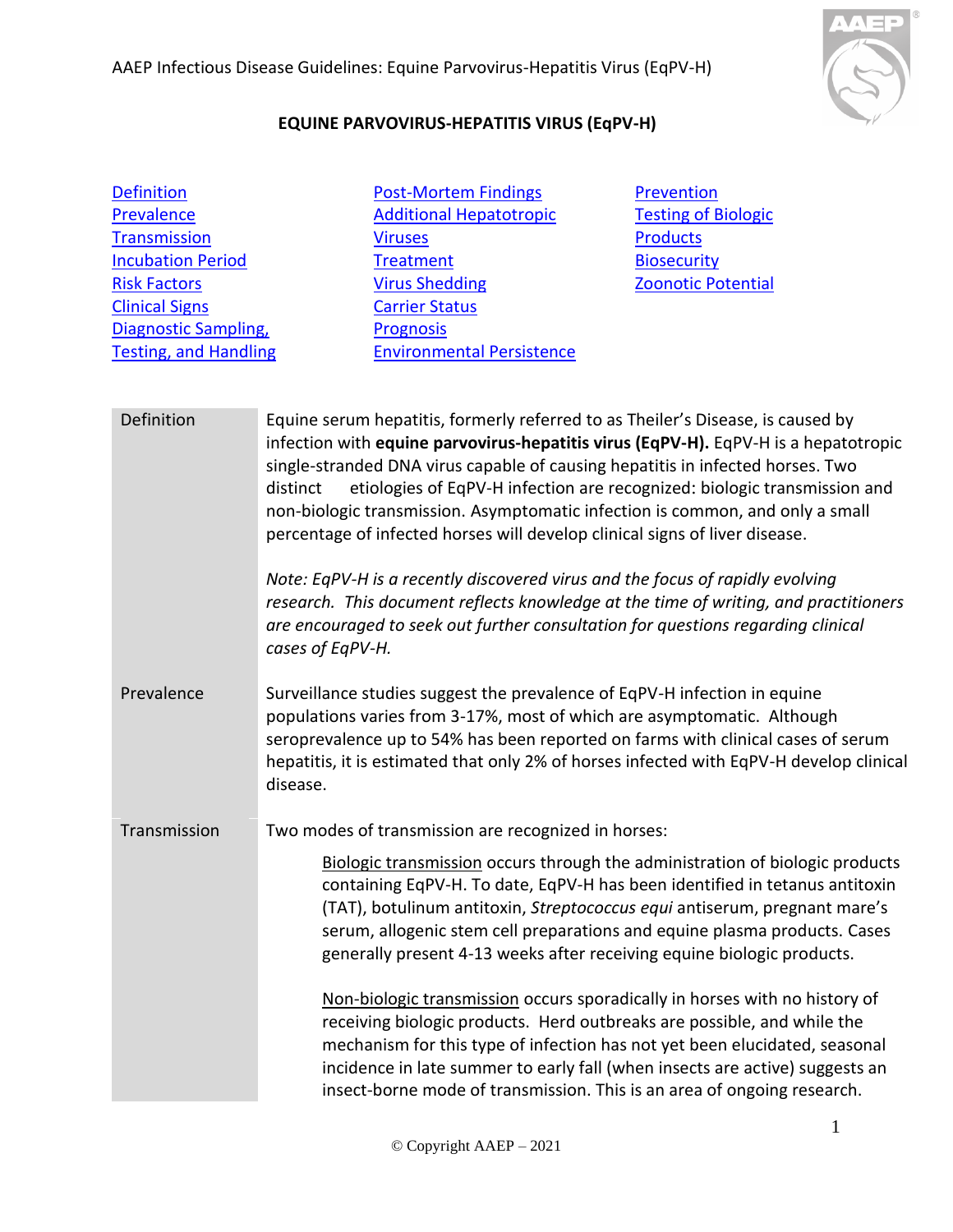

<span id="page-1-2"></span><span id="page-1-1"></span><span id="page-1-0"></span>

| Incubation<br>Period  | Clinical signs of liver disease occur 4-13 weeks after administration of an EqPV-H<br>infected biologic. The incubation period for non-biologic transmission cases is<br>unknown, but is likely also approximately 4-13 weeks.                                                                                                                                                                                                                                                                                                                                             |
|-----------------------|----------------------------------------------------------------------------------------------------------------------------------------------------------------------------------------------------------------------------------------------------------------------------------------------------------------------------------------------------------------------------------------------------------------------------------------------------------------------------------------------------------------------------------------------------------------------------|
| <b>Risk Factors</b>   | Administration of allogeneic biologic products that have not been tested for<br>٠<br>EqPV-H by PCR<br>Sharing of needles across multiple horses<br>٠<br>Introduction into herds with confirmed cases of serum hepatitis, especially<br>$\blacksquare$<br>during late summer to early fall months                                                                                                                                                                                                                                                                           |
| <b>Clinical Signs</b> | Horses infected with EqPV-H may develop a wide range of clinical signs, varying<br>from asymptomatic to mild illness to fulminant liver failure. The factors that<br>determine host response to infection have not yet been elucidated.                                                                                                                                                                                                                                                                                                                                    |
|                       | Asymptomatic infection: Most horses infected with EqPV-H remain<br>asymptomatic. Some may develop evidence of subclinical hepatitis<br>characterized by transiently elevated serum liver enzyme activities that<br>return to normal concentrations within 1-4 weeks without any clinical signs<br>or long-term health effects.<br>Clinical hepatitis: It is estimated that approximately 2% of infected horses<br>will develop clinical liver disease, ranging from mild illness to acute<br>fulminant liver failure. Clinical signs in affected horses may include one or |
|                       | more of the following:<br>Lethargy<br>٠<br>Anorexia<br>٠<br>Jaundice<br>Neurological signs associated with hyperammonemic<br>٠<br>encephalopathy (altered mentation, maniacal behavior, head<br>pressing, blindness, staggering)<br>Discolored urine (secondary to hemolysis and/or bilirubinurea)<br>٠<br>Colic<br>٠<br>Recumbency<br>٠<br>Death usually within 72 hours<br>٠                                                                                                                                                                                             |
|                       | Horses with clinical hepatitis will have serum biochemical profiles that reflect<br>acute liver dysfunction and sometimes failure. Specific abnormalities may<br>include:<br>Elevated serum liver enzyme activities (GGT, AST, SDH, GLDH)<br>п<br>(Elevated GGT is the most commonly observed abnormality)<br>Abnormal liver function assays (bile acids)                                                                                                                                                                                                                  |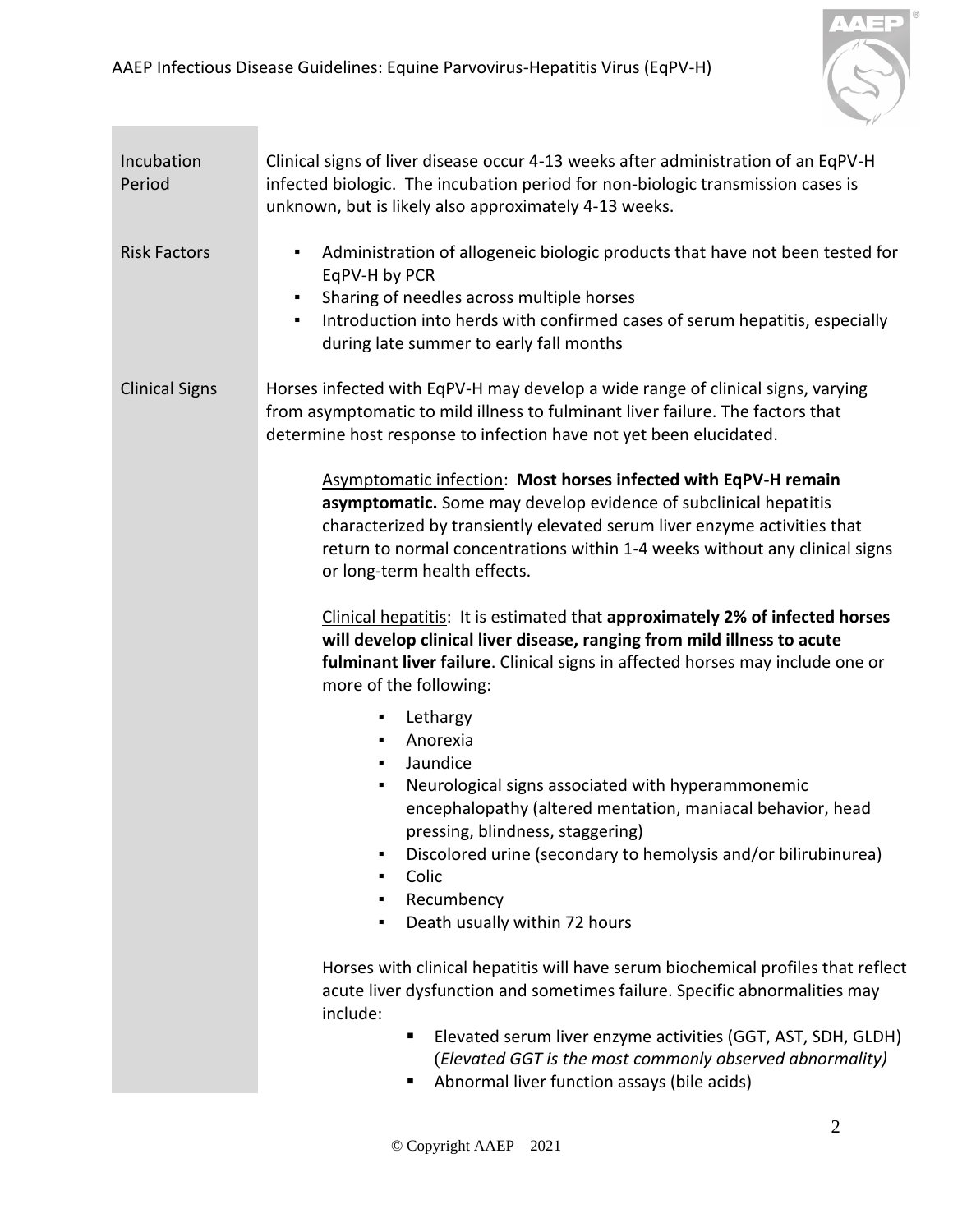

- Elevated blood ammonia
- Hyperbilirubinemia (both direct and indirect)
- BUN may be elevated or decreased
- Blood glucose may be decreased

<span id="page-2-0"></span>Diagnostic Sampling, Testing, and Handling EqPV-H should be suspected in horses with signs of illness and/or liver disease and a history of receiving biologic products in the preceding months. **A definitive diagnosis of EqPV-H is achieved using PCR, and current recommendations are to submit fresh liver, fixed liver and serum for concurrent testing.** EqPV-H PCR testing is currently performed at the Animal Health Diagnostic Center (AHDC) at Cornell University. Fresh tissue and blood samples should be shipped chilled in insulated containers for overnight delivery. Specific instructions for sample collection, handling, and submission are available on the [AHDC website.](https://www.vet.cornell.edu/animal-health-diagnostic-center/testing)

## Blood:

- Serum (removed from clot) is the preferred blood sample, but EDTA whole blood or EDTA plasma may also be used.
- Samples from EqPV-H viremic horses will be PCR positive.

## Liver tissue (biopsy):

- Liver tissue from EqPV-H infected horses will be PCR positive
- Acceptable samples include fresh, frozen, or formalin-fixed liver
- Histopathologic findings include varying degrees of centrilobular hepatitis and hepatocellular necrosis. Lymphocytic/plasmacytic infiltration of the periportal area is common with a fewer number of neutrophils. Remaining hepatocytes may be vacuolated.
- Histology results are useful for identifying additional causes of liver disease that may be contributing to clinical signs, such as chronic pyrrolizidine alkaloid toxicosis, hepatic fibrosis, etc.

*Note: Liver mass may be severely reduced in fulminant hepatitis cases and ultrasound guidance is recommended to determine if a biopsy is possible*

<span id="page-2-1"></span>Post-Mortem Findings Hepatic lesions in EqPH-H infected horses will vary depending on severity of disease. Asymptomatic or subclinically affected horses may have grossly normal livers with histologic findings of mild centrilobular to midzonal hepatocellular necrosis and mild lymphocytic/plasmacytic periportal infiltration. Livers from horses with fulminant hepatitis are often discolored and markedly reduced in size, with a flaccid texture and 'dish-rag' appearance. Histologic findings in severely affected horses include widespread, severe, centrilobular to mid-zonal hepatocellular necrosis with hemorrhage and lymphocytic/plasmacytic periportal infiltration.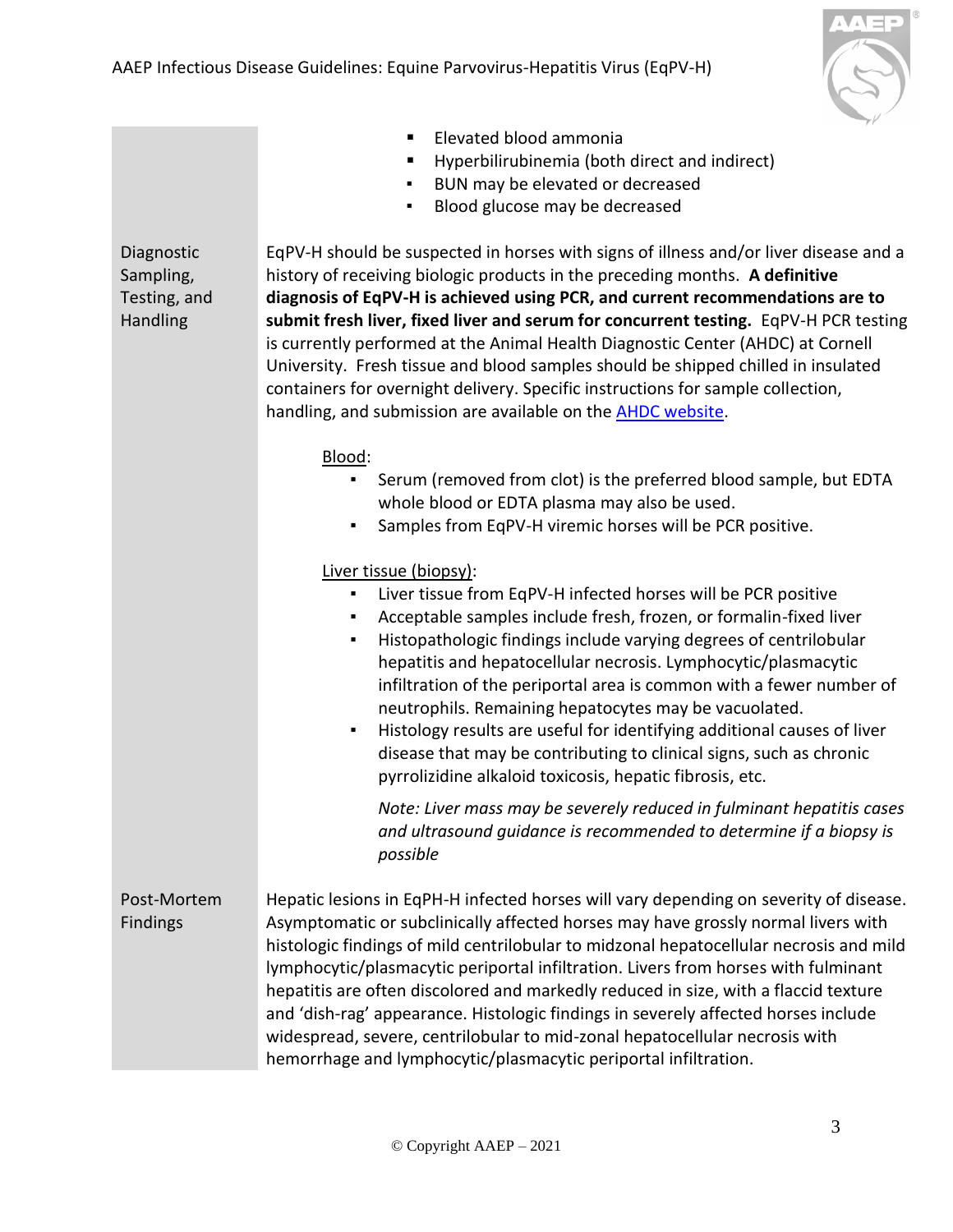

- <span id="page-3-0"></span>Additional Hepatotropic Viruses The recently discovered hepatotropic virus, equine hepacivirus (EqHV), can also infect horses and cause transient mild elevations in liver enzyme activities, however, clinical illness has not been reported as a result of EqHV infection. Equine pegivirus (EPgV) and Theiler's Disease Associated Virus (TDAV) are also hepatotropic viruses known to infect horses, but neither are associated with known clinical disease. Donkeys have been shown to be infected with EqPV-H and EqHV but disease manifestations and clinical course are unknown.
- <span id="page-3-1"></span>Treatment There is no specific treatment for EqPV-H infection. Asymptomatic horses do not require any treatment, although serial monitoring of serum biochemistry may be helpful for monitoring elevations in liver enzyme activities. Treatment of clinically affected horses relies primarily on supportive care and treatment of liver dysfunction. Referral to an intensive care facility may be required for severely ill horses.
- <span id="page-3-2"></span>Virus Shedding Viremia detectable by PCR generally occurs 1-4 weeks after exposure, and viral loads may continue to increase for an additional 2-4 weeks before decreasing. In experimental infection, virus has been found in nasal secretions and feces. It is important to note that experimental infection is achieved using very high viral challenge doses, and it is not currently known whether nasal and fecal shedding occurs under natural infection conditions. Some horses will continue to have persistent low-level viremia detectable by PCR, but it is unclear whether this lowlevel viremia is associated with chronic viral shedding.
- <span id="page-3-3"></span>Carrier Status Horses clinically or subclinically infected with EqPV-H can remain asymptomatically infected for long periods of time. This chronic low-level viremia (as determined by quantitative PCR) has not been associated with clinical signs of chronic liver disease. The percentage of horses that become chronic carriers is unknown, however, carrier horses may serve as reservoirs for infection to others. The mechanism and likelihood of transmission from a chronic carrier to a healthy horse is unknown at this time.
- <span id="page-3-4"></span>Prognosis The prognosis for asymptomatic infections is excellent. Cases of subclinical hepatitis (no clinical signs, transient elevations in liver enzyme activities) generally return to normal within 1-4 weeks with no long-term health effects. Prognosis for horses with acute fulminant hepatitis is guarded to poor with a mortality rate of 50-90%.

<span id="page-3-5"></span>Environmental Persistence Unknown